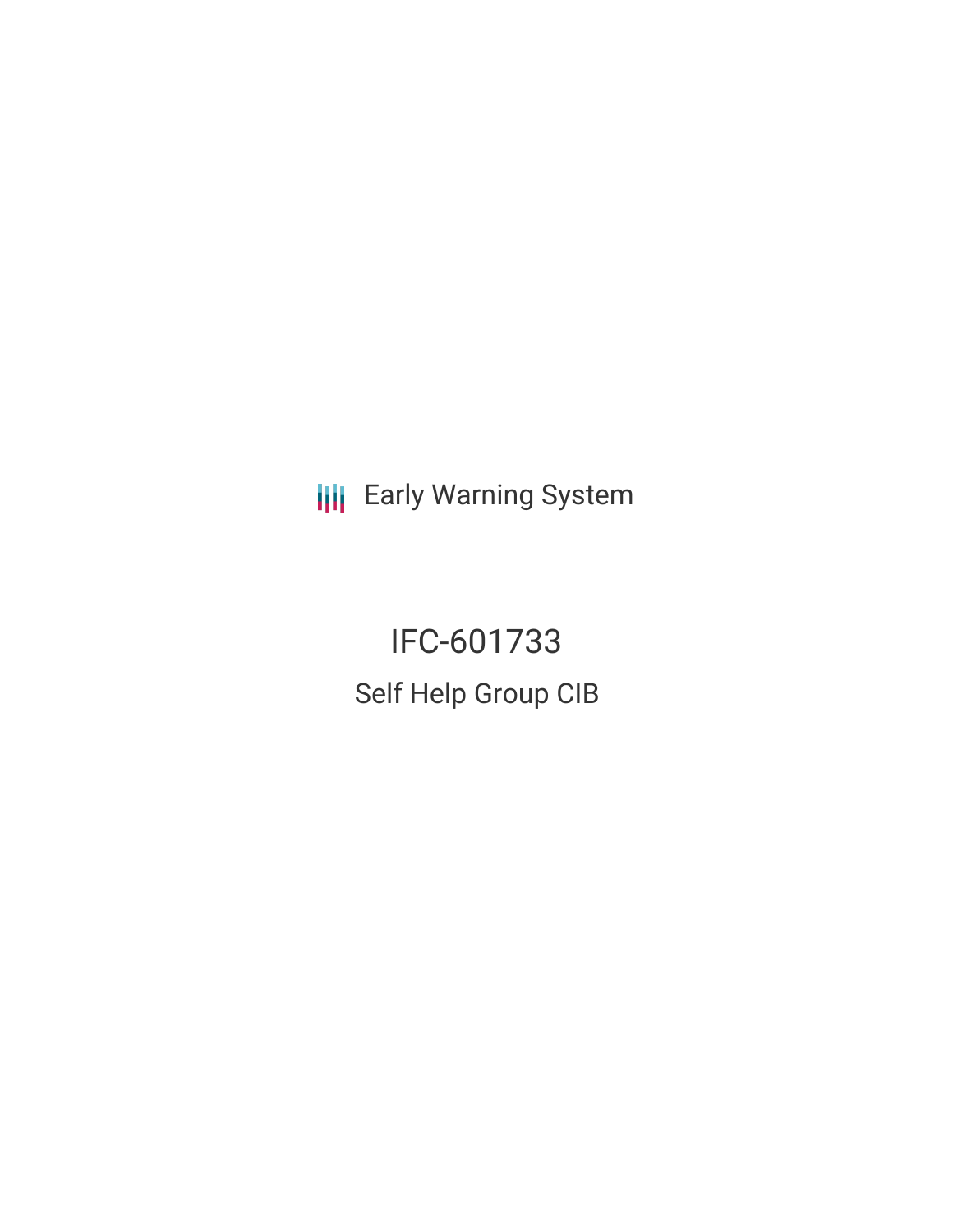# **Quick Facts**

| <b>Countries</b>               | India                                   |
|--------------------------------|-----------------------------------------|
| <b>Financial Institutions</b>  | International Finance Corporation (IFC) |
| <b>Status</b>                  | Active                                  |
| <b>Bank Risk Rating</b>        | U                                       |
| <b>Voting Date</b>             | 2016-11-11                              |
| <b>Sectors</b>                 | Finance                                 |
| Investment Type(s)             | Loan                                    |
| <b>Investment Amount (USD)</b> | $$0.81$ million                         |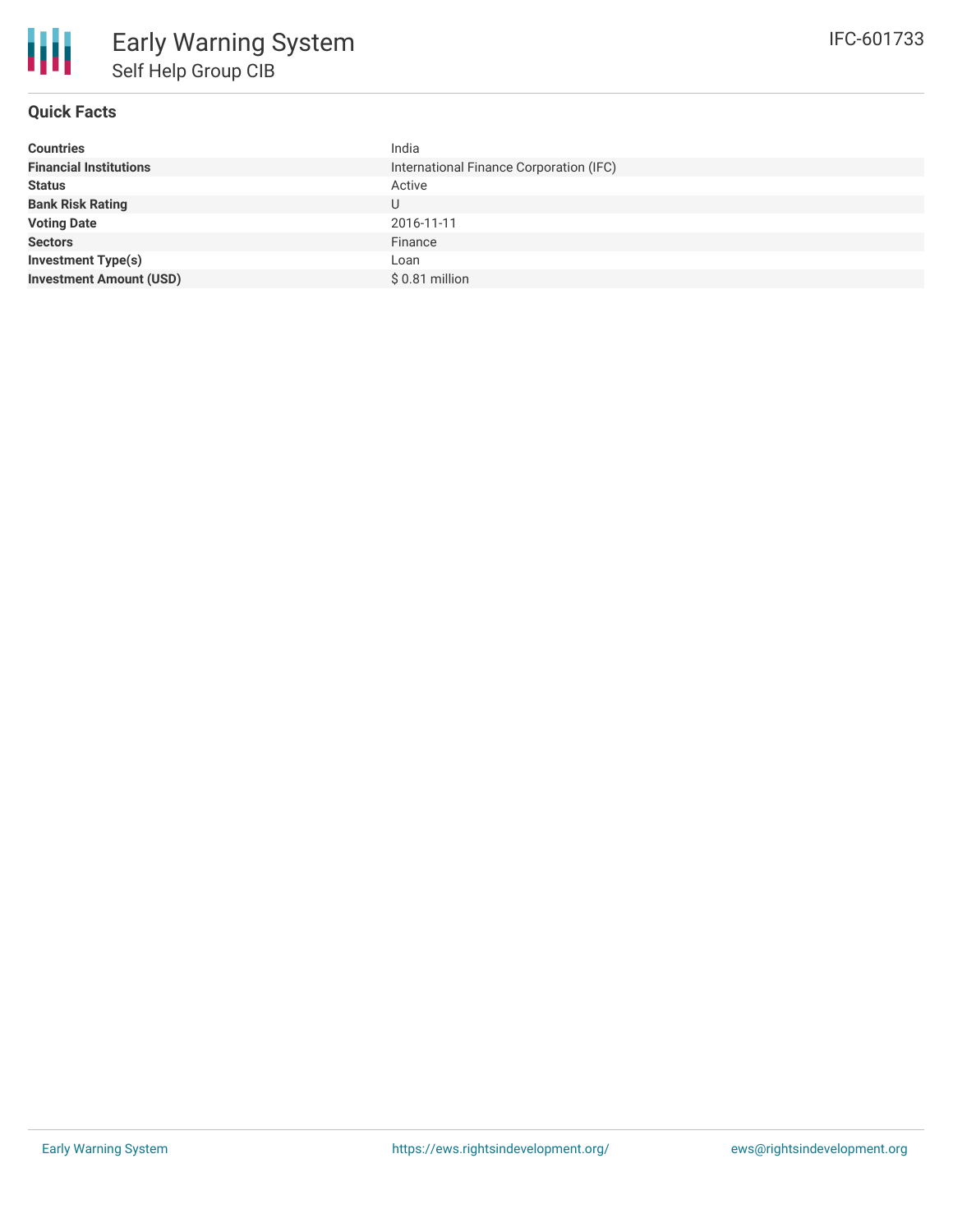

### **Project Description**

India's Self-Help Group (SHG) Bank Linkage program (SBLP) has been a critical driver of improved access to finance for low income households. The SBLP is considered as one of the largest community based microfinance programs and forms a key component of India's banking business.

While the SHG movement has been a powerful tool for financial inclusion and access, the portfolio has faced challenges such as - inadequate outreach in many regions, inefficiencies in disbursements and collections, limited bank interface and monitoring, and instances of multiple lending/borrowing.

This project aims to build and strengthen credit data collection and CB reporting of individual SHG borrowers through a dualpronged approach. The first is broadening of coverage - aid banks in reporting the individual data and inquiring for credit information reports of SHG borrowers. The second objective centers on creating awareness and capacity building regarding CIB sectorally.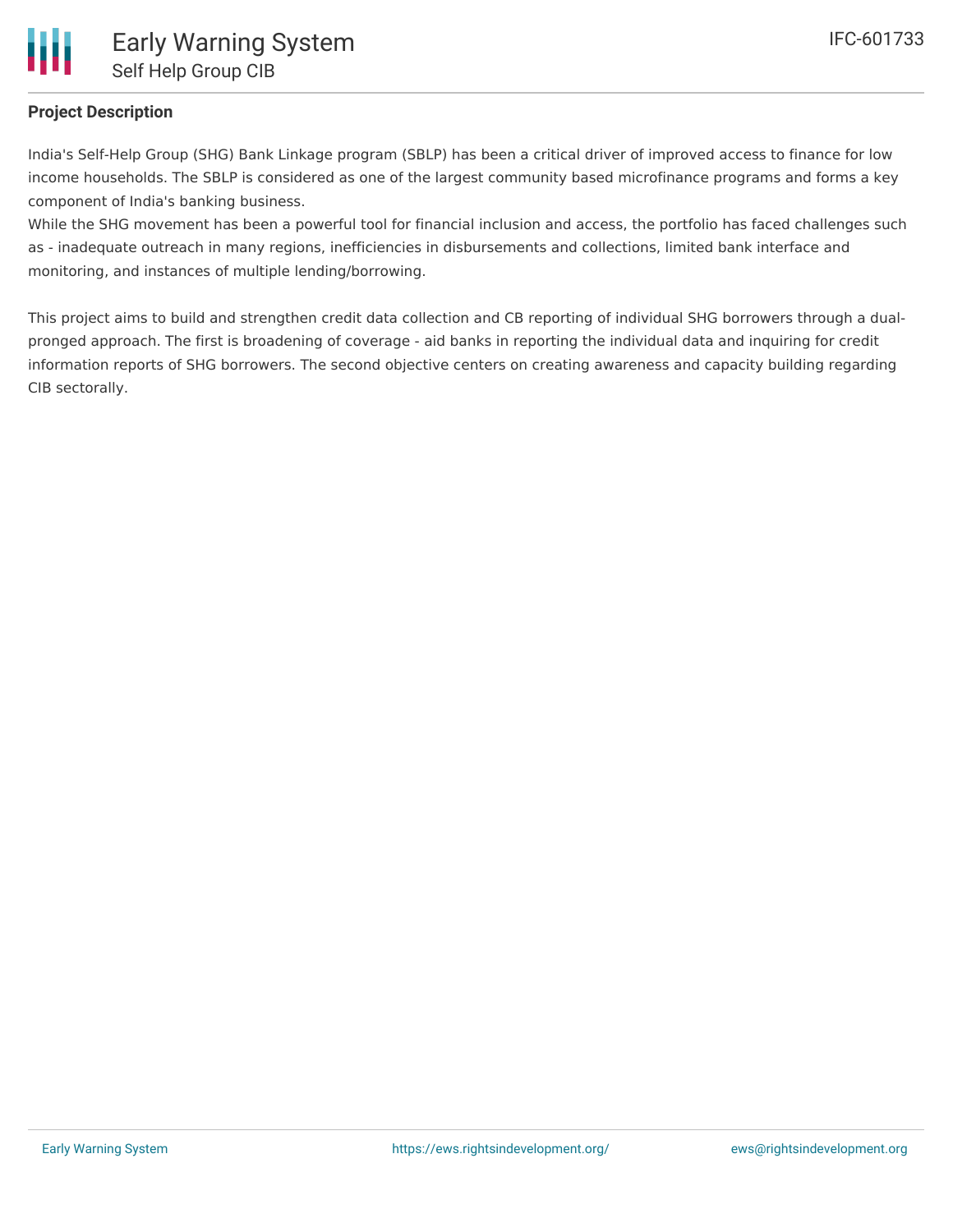

# **People Affected By This Project**

The objective of the project is to promote financial inclusion and access for low income women borrowers by facilitating integration of Self Help Group (SHG) borrower data with credit bureaus to foster growth of credit in the sector, by addressing the challenge of 'lack of reporting of SHG member data.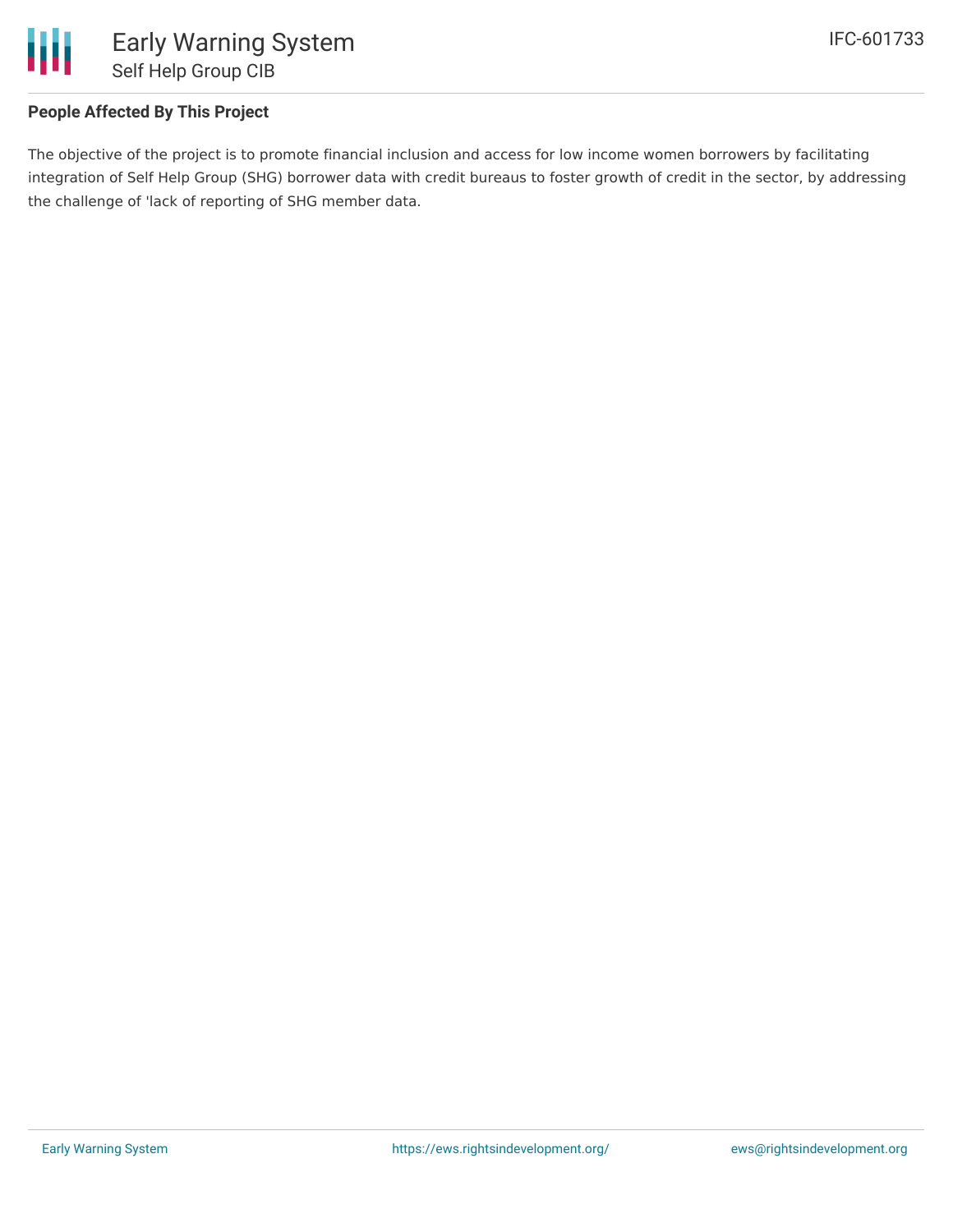#### **Investment Description**

• International Finance Corporation (IFC)